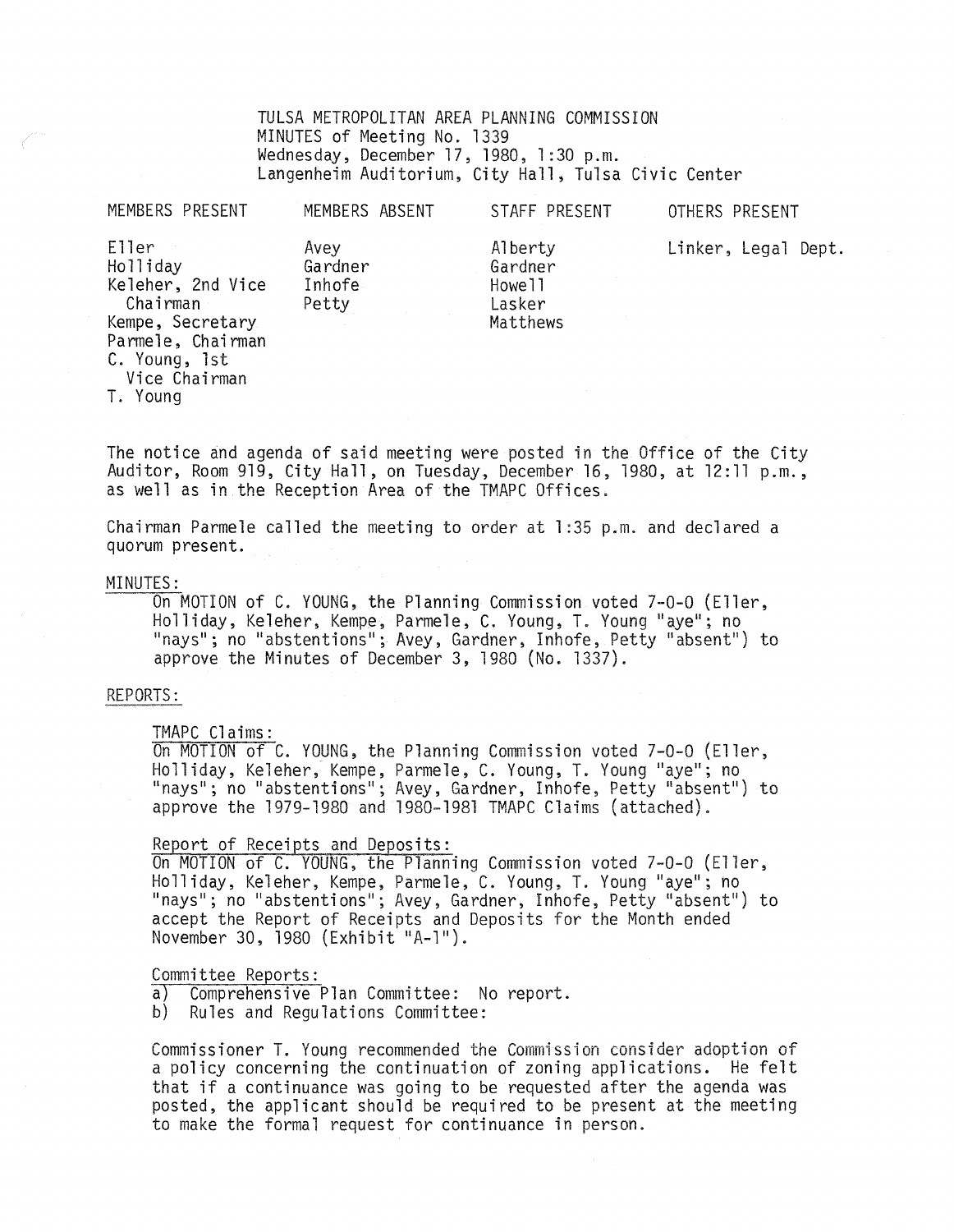## Committee Reports: (continued)

Bob Gardner stated that the Staff preferred to receive a written request for continuance; if such a request was received three days prior to the hearing it would present the opportunity to advise anyone calling the TMAPC office, to inquire about the hearing, of the requested continuance.

Charles Norman commented that many times discussions with the residents in the vicinity of the subject application take place the weekend preceding the hearing. He suggested that a cutoff time of Monday noon would be appropriate and if a written request was not received from both parties by Monday noon preceding the hearing that everyone would be required to appear.

On MOTION of T. YOUNG, the Planning Commission voted 7-0-0 (Eller, Holliday, Keleher, Kempe, Parmele, C. Young, T. Young "aye"; no "nays"; no "abstentions"; Avey, Gardner, Inhofe, Petty "absent") to adopt the policy for requesting continuation of zoning applications as follows: The cutoff time for requesting a continuance of a zoning application will be Monday noon preceding the hearing date. The request must be in writing from the party making the request. All other requests for a continuance must be made at the advertised TMAPC meeting. There will be no automatic continuance policy as exercised in the past.

## DIRECTOR'S REPORT:

Resolution Finding That Amendments To The Urban Renewal Plan For The Westbank Area II Urban Renewal Project, Okla. R-36, Are In Conformance With The Comprehensive Plan Of The City Of Tulsa

Dane Matthews presented the Amendments noting that they involved expan-<br>sion of the Westbank II Project area.

No land or property acquisitions are planned, and no relocation will be undertaken. The stated purposes are "to encourage and facilitate further development of the River Parks system through the possible use of tax exempt financing incentives; assemblage of land, as appropriate, for public and compatible private uses; abatement of conditions that impair or impede growth and economic vitality; and the installation or construction of public improvements...". The proposed expanded boundaries lie in Planning Districts 6, 7,8, 9 and 18. Much of the land within these boundaries is designated Development Sensitive, and the proposed Urban Renewal Plan amendments impose conditions on future land uses that are directly related to this designation.

Specific policies in the District Plans support the expansion of the River Parks development, as well as for particular attention to be paid to the types of uses allowed on Development Sensitive areas. In addition, the Open Space Plan calls for the continued development of the River Parks system and the location of recreation-related uses within it. The Staff believes, however, that a Special District designation for the areas involved should be added to the District Plans. This will<br>be in keeping with the precedent established by the Special District -NDP area in the District 2 Plan and will also help ensure that particular consideration will be given to future development here. Therefore, the Staff recommends approval of the resolution that is before you and further recommends that a Special District - Westbank II Area be added to the Plans of Districts 6, 7, 8, 9 and 18.

12.17.80: 1339(2)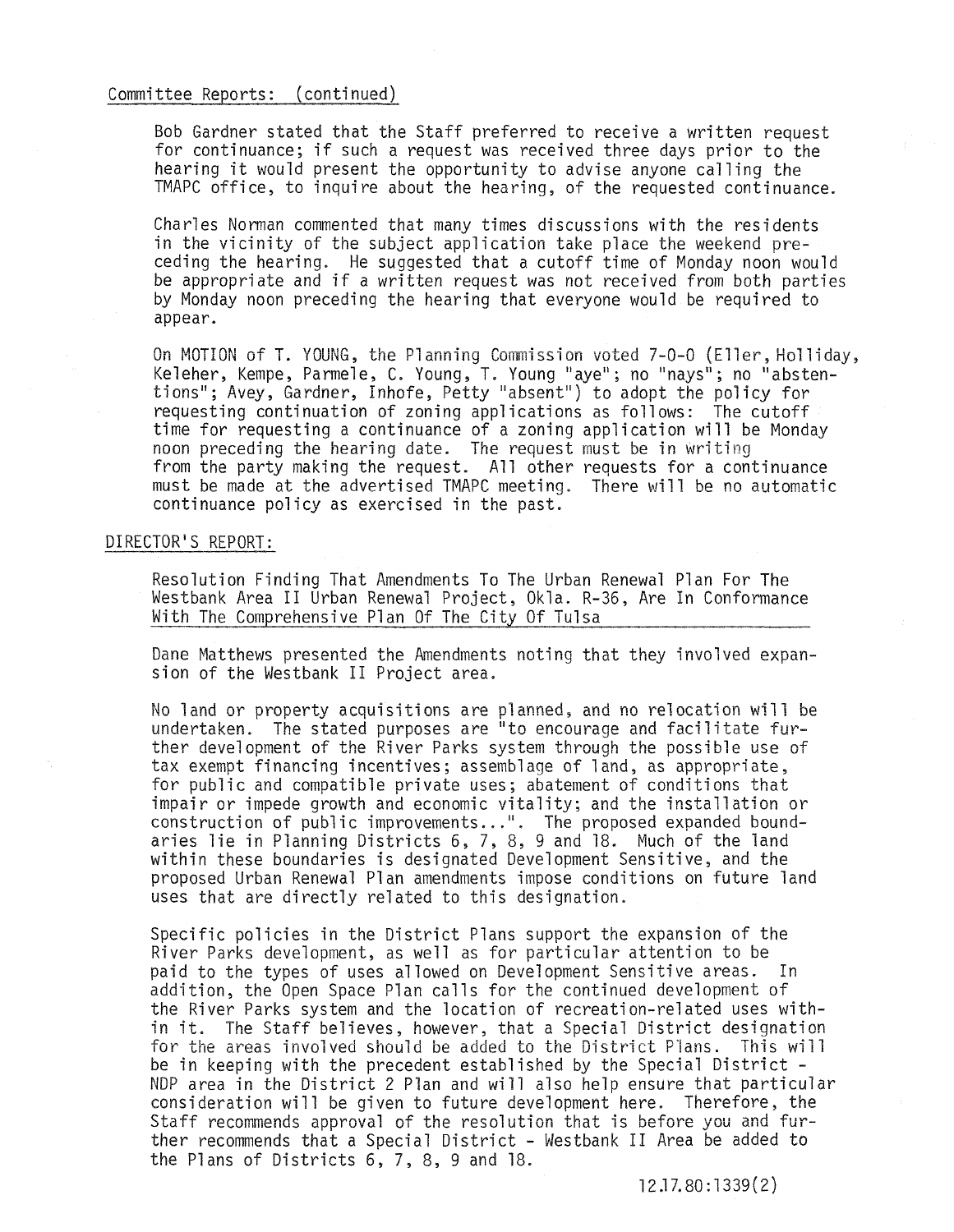|  |             |  | Director's Report: Resolution concerning Amendments to the Urban Renewal |
|--|-------------|--|--------------------------------------------------------------------------|
|  |             |  | Plan for the Westbank Area II Urban Renewal Project                      |
|  | (continued) |  |                                                                          |

Commissioner Cherry Kempe, Chairman of the Comprehensive Plan Committee advised that her Committee had been briefed on the amendments and recommended adoption of the Resolution.

On MOTION of KEMPE, the Planning Commission voted 7-0-0 (Eller, Holliday, Keleher, Kempe, Parmele, C. Young, T. Young "aye"; no "nays"; no "abstentions"; Avey, Gardner, Inhofe, Petty "absent") to adopt the Resolution Finding That Amendments To The Urban Renewal Plan For The Westbank Area II Urban Renewal Project, Okla. R-36, Are In Conformance With The Comprehensive Plan Of The City Of Tulsa, No. 1339:529, as follows:

WHEREAS, the City of Tulsa, Oklahoma, and the Board of County Commissioners of Tulsa County, Oklahoma, on August 2, 1960, and August 9, 1960 respectively, adopted a Comprehensive Plan for the orderly development of the City and County of Tulsa, Oklahoma, with subsequent amendments to date; and

WHEREAS, said Comprehensive Plan contains sections dealing with the needs and desirability of Urban Renewal Programs; and

WHEREAS, on November 17, 1959, the City of Tulsa appointed the Tulsa Urban Renewal Authority in accordance with House Bill No. 602, Twenty-Seventh Oklahoma Legislature (1959) now cited as the Urban Redevelopment Act Title II, Oklahoma Statutes Sec. 1601 et seq.: and

WHEREAS, said Urban Redevelopment Act requires that the Tulsa Metropolitan Area Planning Commission certify to the City of Tulsa as to conformity of any proposed Urban Renewal Plans and/or Plan Amendments to the Comprehensive Plan of the City of Tulsa; and

WHEREAS, the Tulsa Urban Renewal Authority has prepared Amendments to the Urban Renewal Plan for the Westbank Area II Urban Renewal Project, within the City of Tulsa; and

WHEREAS, said Westbank Area II Plan and the related Urban Renewal Plan Amendments for the area have been submitted to the Tulsa Metropolitan Area Planning Commission for review in accordance with the Urban Redevelopment Act.

NOW, THEREFORE, BE IT RESOLVED BY THE TULSA METROPOLITAN AREA PLANNING COMMISSION, that:

The proposed Urban Renewal Plan Amendments for the Westbank Area II  $\mathbf{1}$ . Urban Renewal Project, specifically: Modify URP-1, Project Boundary, to extend the existing project boundary south of approximately 30th Street to include all of the area lying between the east rightof-way line of Riverside Drive and the proposed Riverside Expressway on the east; 71st Street on the south; and the levee, Elwood Avenue, the Midland Valley Railroad, the west boundary of Turkey Mountain Park on the west.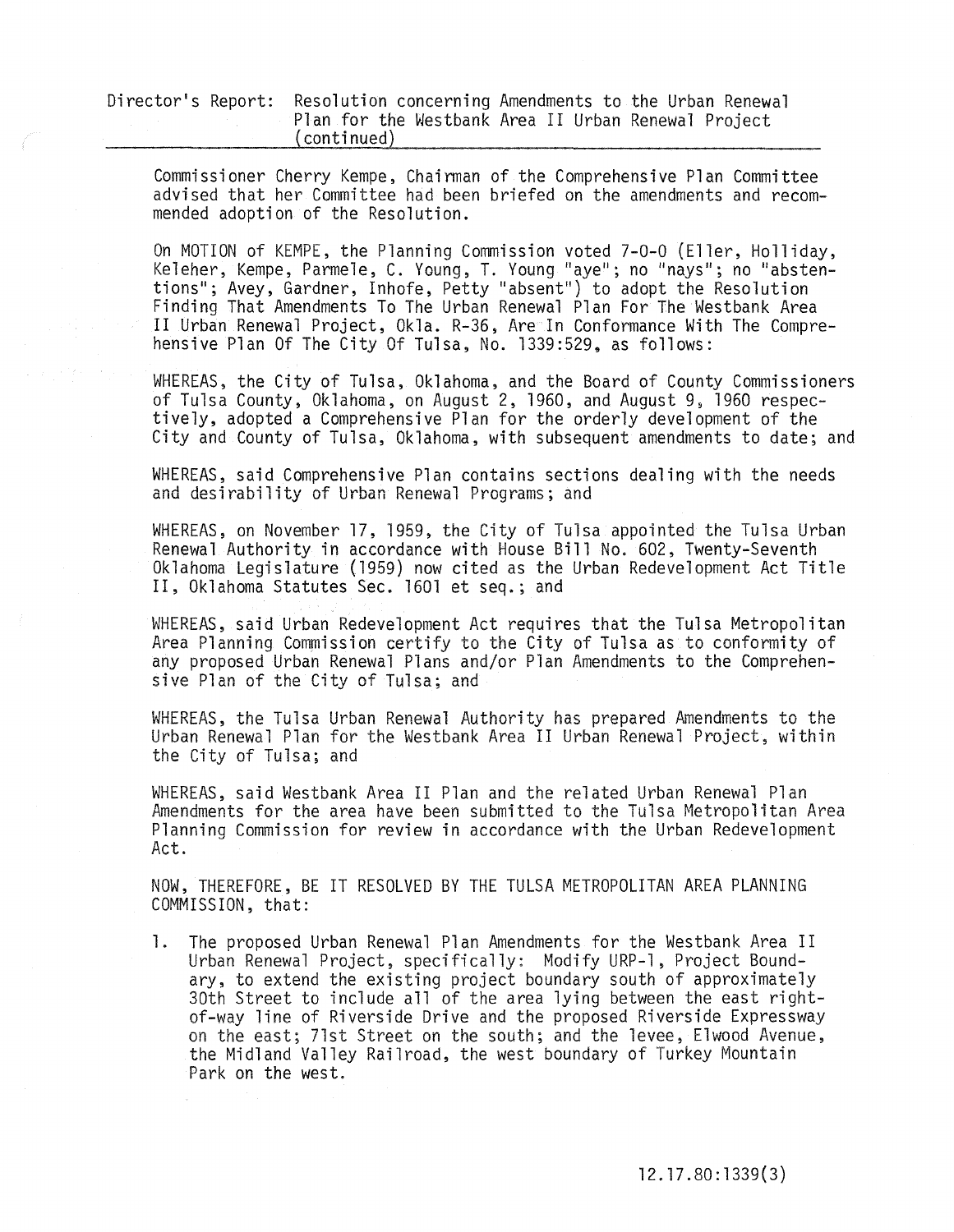## Resolution: Westbank II (continued)

Modify URP-2, Land Use, to create a new special use district designation for that portion of the project area lying north and east of the Midland Valley Railroad from the 11th Street Bridge to the pedestrian bridge which would permit development of housing, office and other commercial uses on publicly held land that would facilitate and enhance further development of the River Parks System.

Modify portions of the Plan to create additional land use designations and related controls and restrictions for moderate and heavy industrial, high intensive commercial, and public, which new designations would correspond with the present zoning classifications of the land comprising the area proposed for inclusion in the project boundaries;

are hereby found to be in conformity with the Comprehensive Plan for the City of Tulsa.

2. Certified copies of this Resolution shall be forwarded to the Board of Commissioners of the City of Tulsa.

APPROVED and ADOPTED this 17th day of December, 1980, by the Tulsa Metropolitan Area Planning Commission.

#### CONTINUED ZONING PUBLIC HEARING:

PUD #248 Roy Johnsen (Quatro Prop.) North side of 91st, between Yale and Sheridan (RS-3)

The Staff received a phone call from the applicant, Roy Johnsen, requesting a continuance of this application.

On MOTION of C. YOUNG, the Planning Commission voted 7-0-0 (Eller, Holliday, Keleher, Kempe, Parmele, C. Young, T. Young "aye"; no "nays"; no "abstentions"; Avey, Gardner, Inhofe, Petty "absent") to continue PUD #248 to January 14, 1981, 1:30 p.m., Langenheim Auditorium, City Hall, Tulsa Civic Center.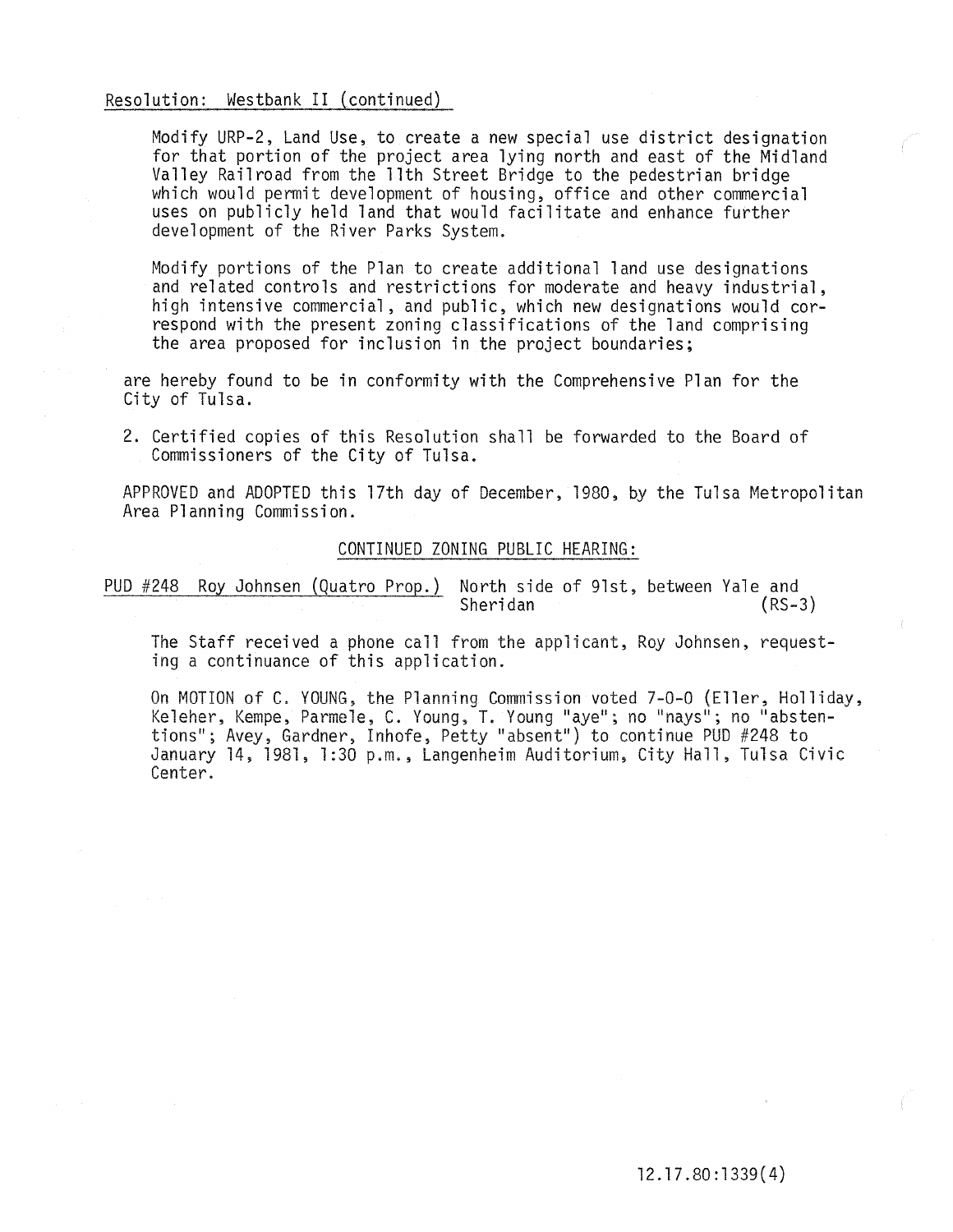Application No. CZ-5 Present Zoning: AG

Applicant: Jay Kirkpatrick (Loramie Development Proposed Zoning: CG & RE Location: NE corner of Highway #64 and 209th West Avenue

Date of Application: November 7, 1980 Date of Hearing: Size of Tract: December 17, 1980 240 acres, plus or minus

Presentation to TMAPC by: Nell Schurkens Address: 3314 East 51st Street

Phone: 599-9469

Applicant's Comments:

Nell Schurkens advised that she was representing the applicant, Jay Kirkpatrick who was also in attendance at the meeting. She did not have any further comments to make on the application.

Bob Gardner pointed out that the Sand Springs Comprehensive Plan, Planner, and Commission regard their commercial district somewhat differently than Tulsa. He noted that if the subject tract was located in the Tulsa area, CS zoning would have been suggested instead of CG as proposed. The area is somewhat unique, in that the property is located adjacent to the expressway and the abutting residential lots are planned to be a minimum of one-half acre in size.

#### Protestants: None.

#### Relationship to the Comprehensive Plan:

The Sand Springs Comprehensive Plan designates this area as Agricultural/ Rural Residential with a Medium Density Commercial/Office area on the northeast corner of the intersection of 209th West Avenue and the Keystone Expressway.

The Sand Springs Regional Planning Commission reviewed this case on a referral basis and on December 2, 1980, they voted 4-0-0 to recommend APPROVAL of the requested zoning, finding the request to be in conformance with the Comprehensive Plan for Sand Springs.

#### Staff Recommendation:

The Staff recommends APPROVAL of the requested CG and RE zoning, for the following reasons:

The subject property is located on the northeast corner of the intersection of 209th West Avenue (new Prue Road) and the Keystone Expressway. The applicant is requesting CG General Commercial zoning and RE Residential Estate zoning on the 240-acre tract.

The subject property is located within an area that has been designated by the Sand Springs Comprehensive Plan for rural residential and a commercial/office activity node at the intersection corner. The application was reviewed by the Sand Springs Regional Planning Commission as to conformance to the Comprehensive Plan. Based upon the Sand Springs Comprehensive Plan and the Sand Springs Planning Commission's favorable review and vote, the Staff recommends APPROVAL of the requested CG and RE zoning, as applied for.

For the record, during the subdivision platting process the applicant will need to design around a substantial floodplain and wide power line easement. 12.17.80:1339(6)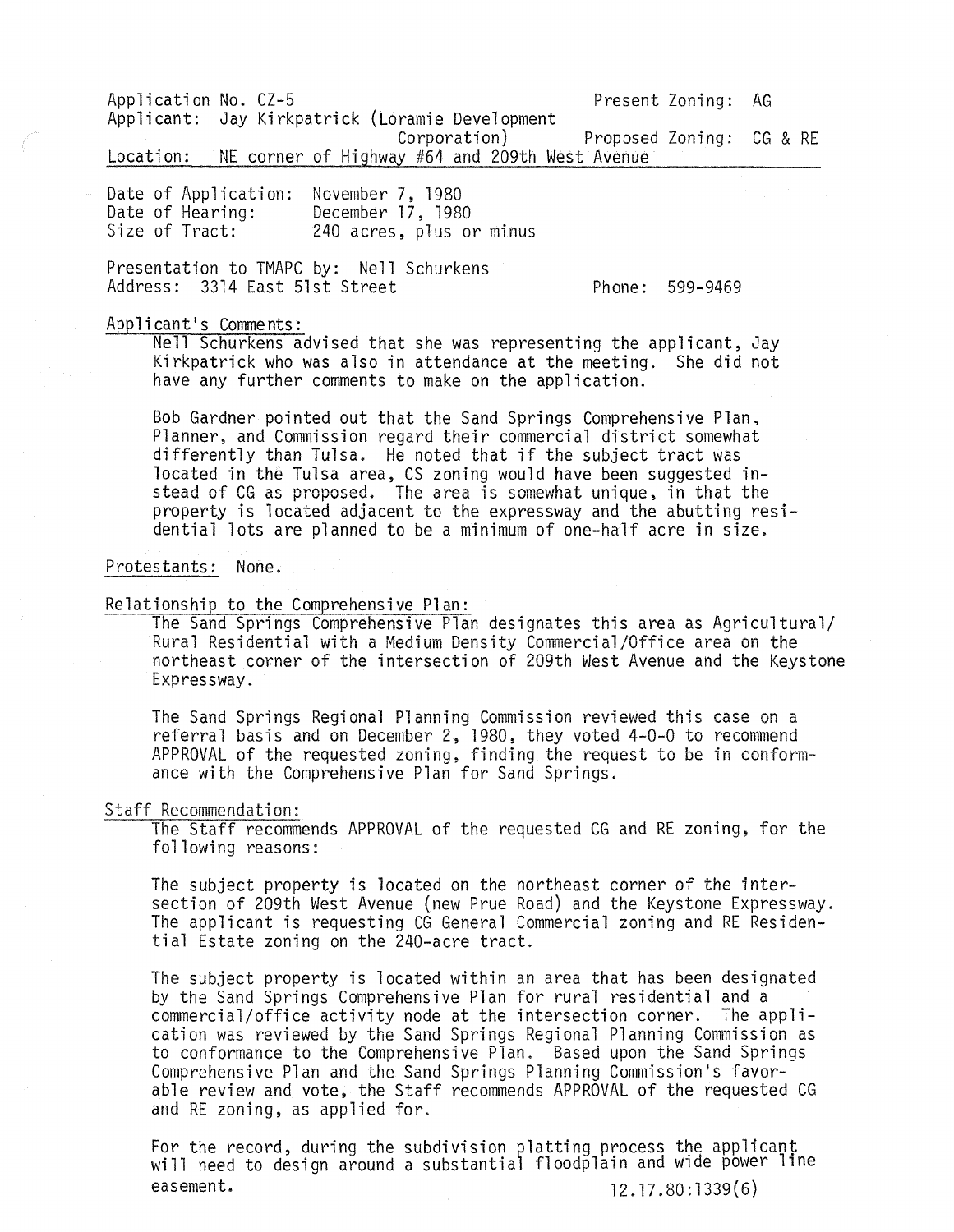## ZONING PUBLIC HEARING:

Z-5480 Jack Straight (T. O. Teel) East of the SE corner of 75th Place and Qunicy Avenue

The applicant was present and advised that funding for this project had not been received. He requested that the application be withdrawn, and that application fees be refunded.

On MOTION of C. YOUNG, the Planning Commission voted 7-0-0 (Eller, Holliday, Keleher, Kempe, Parmele, C. Young, T. Young "aye"; no "nays"; no "abstentions"; Avey, Gardner, Inhofe, Petty "absent") to withdraw zoning application Z-5480 and refund the filing fee to the applicant.

e.<br>Roj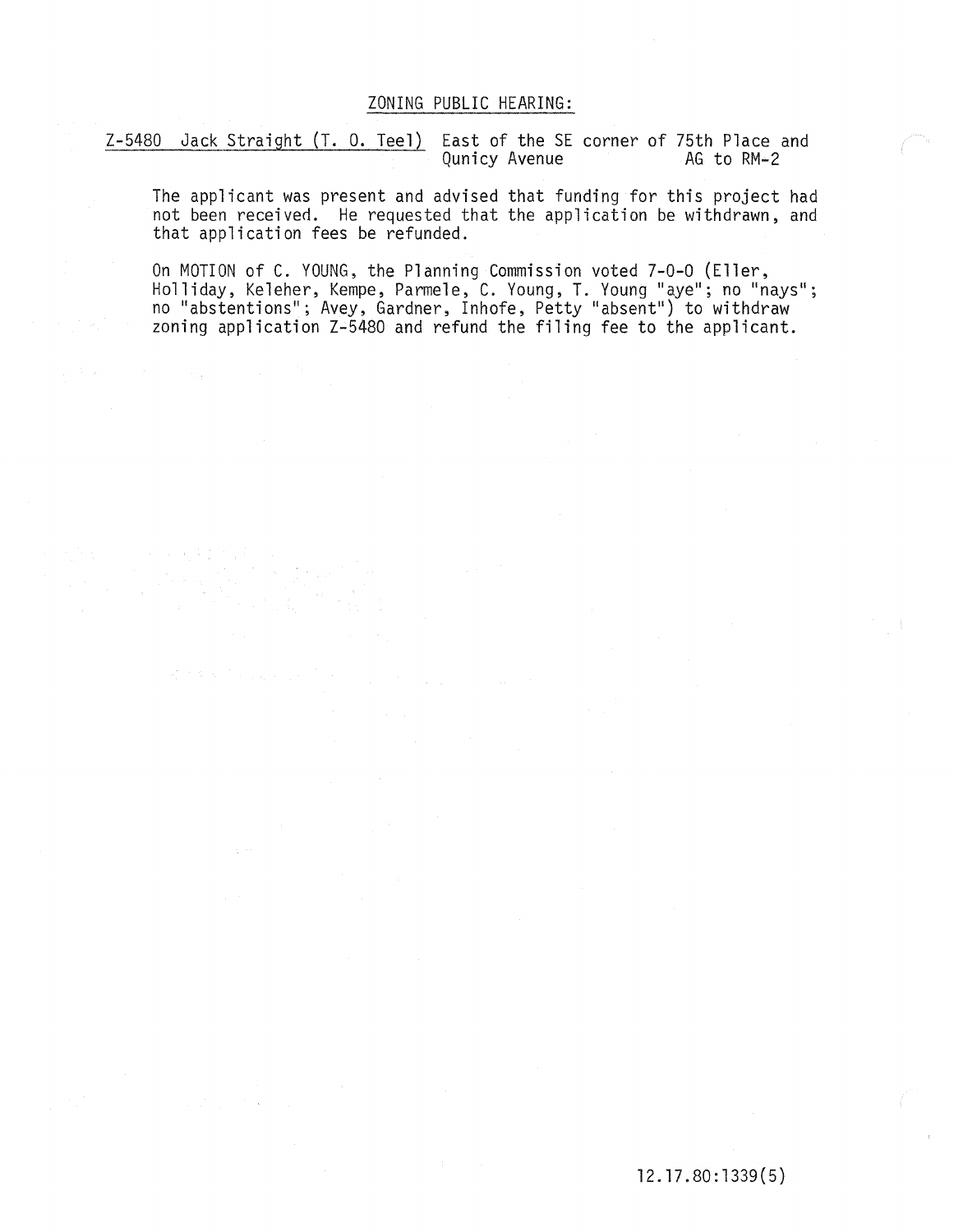CZ-5 (continued)

TMAPC Action: 7 members present.

On MOTION of C. YOUNG, the Planning Commission voted 7-0-0 (Eller, Holliday, Keleher, Kempe, Parmele, C. Young, T. Young "aye"; no "nays"; no "abstentions"; Avey, Gardner, Inhofe, Petty "absent") to recommend to the Board of County Commissioners that the following described property be rezoned CG and RE:

RE Classification

A tract of land in Lots 2 and 3, S/2, NW/4, SW/4, NE/4, N/2, SW/4; and the NW/4, SE/4, all in Section 2, Township 19 North, Range 10 East, Tulsa County, State of Oklahoma, described as follows, to-wit:

Beginning at a point on the West line of said Section 2, said point being 18.0' north of the SW corner of the NW/4 of said Section 2; thence South 89<sup>0</sup>-50' East a distance of 600.0'; thence South 00<sup>0</sup>-<br>10'- West a distance of 60Q.0'; Thence South 89<sup>0</sup>-50' East a distance of 720.0 $^{\prime}$ ; thence South 26<sup>0</sup>-14' West a distance of 330.0'; thence South 33 $9-44$ ' West a distance of 500.0' to a point on the north right-of-way line of U. S. Highway  $#64$ ; thence South  $85^{\circ}$ -36'-35" East a distance of 00.0'; thence Easterly along said right-of-way line on a curve to the left having a radius of  $1,527.0$ ' a distance of 128.4'; thence North 88 $^{\sf o}$ -56' Eas $\sharp$  along said right-of-way line a distance of 511.6'; thence North 85<sup>0</sup>-50' East along said right-ofway line a distance of 1,110.2' to a point on the East line of the  $\,$ N/2, SW/4 of said Section 2; thence North 85 $^{\sf o}$ -50' East glong said right-of-way line a distance of  $570.3'$ ; thence North  $74^{\circ}$ -31' East o along said right-of-way line a distance of  $407.9'$ ; thence North  $85^{\circ}$ along said right-of-way line a distance of 407.9'; thence North 85<sup>0</sup>-<br>50' East<sub>o</sub>along said right-of-way line a distance of 200.0'; thence South 82<sup>0</sup>-51' East along said right-of-way line a distance of 162.9' to a point on the East line of the NW/4, SE/4 of said Section 2; thence North 00<sup>0</sup>-12'-05" West along said East line a distance of  $3,197.26<sub>o</sub>$  to a point on the North line of said Section 2; thence South  $88^{\sf o}$ -37'-00" West along said North line a distance of 1,320.4' to a point on the West line of Lot 2 of said Section 2; thence South  $89^0$ -57'-24" West along said North line a distance of 590.1'; thence South  $00^{\circ}$ -02'-00" East a distance of 1,298.0'; thence South  $88^{\circ}$ -42'-11" West a distance of  $2,050.5'$  to a point on the West line of said Section 2; thence South 00<sup>0</sup>-02'-00" East along said West line a distance of 827.8' to the point of beginning; containing 223.34 acres, more or less.

#### CG Classification

A tract of land in the NW/4 of the SW/4 of Section 2, Township 19 North, Range 10 East, Tulsa County, State of Oklahoma, described as follows to-wit:

Commencigg at the NW corner of the SW/4 of said Section 2; thence South 89<sup>0</sup>-50' West along the North right<sub>r</sub>of-way line of U.S. Highway essuch by the controller in the controller way that of sixthe magnitudes and rightof-way line a distance of 582.0' to the point of beginning of the tract; thence South 00<sup>0</sup>-10' West along said right-of-way line a distance of 574.8'; thence North 89<sup>0</sup>-50' East along said right-of-way line a distance of 35.0'; thence Easterly along said right-of-way line on a curve to the right having a radius of  $1,064.9^{\circ}$  a distance of 247.4'; thence South 76<sup>0</sup>-31' East along said right-of-way line a distance of 323. 1'; thence Easterly along said right-of-way line on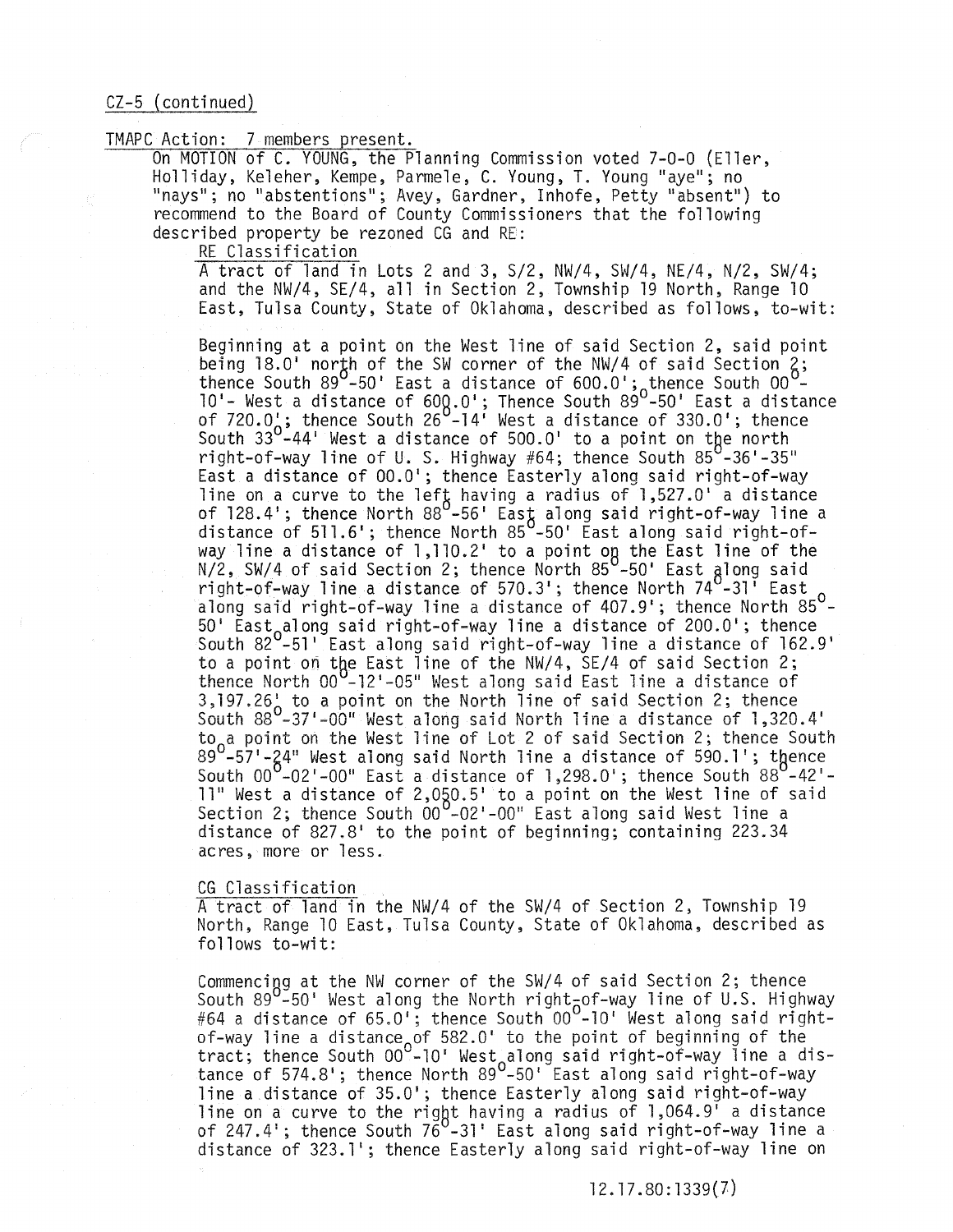## CZ-5 (continued)

a curve to the left having a radius of 1,527.0' a distance of  $241.9$ ; thence North  $33^{\circ}$ -44' East a distance of 500.0'; thence North  $26^0$ -14' East a distance of 330.0'; thence North  $89^0$ -50' West a distance of  $1,255.0'$  to the point of beginning; containing 15.88 acres, more or less.

## PUD #249 W. Robert Goble (Ralph V. Griffin) 71st Street, between Lewis Avenue and Peoria Avenue (CS/RM-l)

The applicant requested this PUD be continued to January 7, 1981, in order to allow a zoning request to be filed and heard at the same time.

On MOTION of ELLER, the Planning Commission voted 7-0-0 (Eller, Holliday, Keleher, Kempe, Parmele, C. Young, T. Young "aye"; no "nays"; no "abstentions"; Avey, Gardner, Inhofe, Petty "absent") to continue PUD #249 to January 7, 1981, 1:30 p.m., Langenheim Auditorium, City Hall, Tulsa Civic Center.

## Z-5481 Patford, Inc. 2801 East Woodrow Place RS-3 to RM-T

A letter (Exhibit "B-1") requested a continuance of this application to February 18, 1981, was received from the applicant. The letter was received at a late date and there was not adequate time to notify the protestants of the requested continuance.

Gary Matlock, 2150 North Delaware Place, advised that the applicant was at the subject property when he left for the meeting, but did not advise him of the requested continuance. The protestant pointed out the imposition and loss of pay for those who left work to be present at the meeting. Approximately 20 protestants were in attendance at the hearing.

On MOTION of KEMPE, the Planning Commission voted 6-1-0 (Eller, Holliday, Keleher, Kempe, Parmele, C. Young "aye"; T. Young "nay"; no "abstentions"; Avey, Gardner, Inhofe, Petty "absent") to continue Z-5481 to February 18, 1981,1:30 p.m., Langenheim Auditorium, City Hall, Tulsa Civic Center.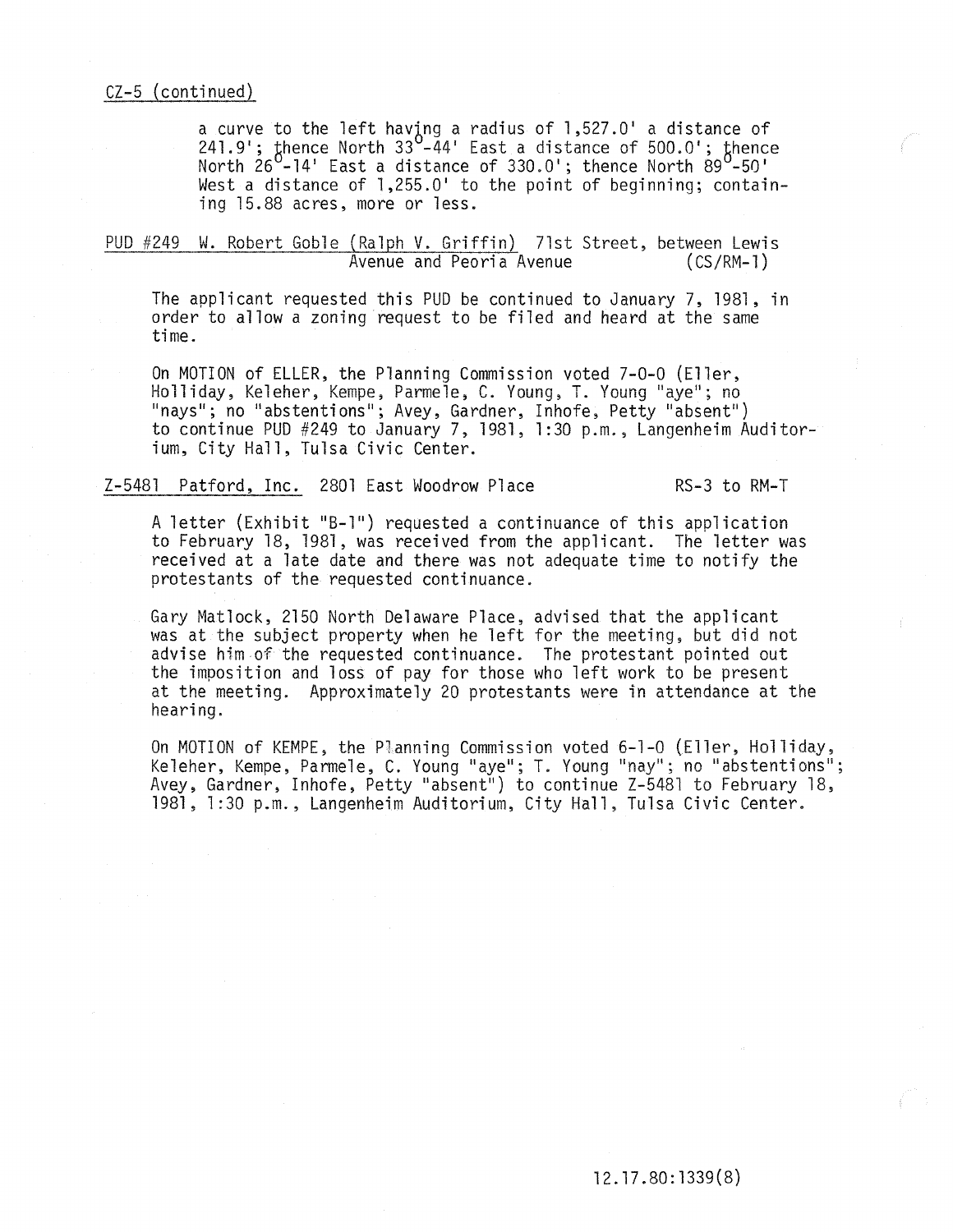Application No. Z-5482<br>Applicant: Charles Norman (King) Applicant: Charles Norman (King) Location: South side of Skelly Drive Service Road, between Braden & 46th St. and South Darlington Avenue Present Zoning: CG Proposed Zoning: OMH

Date of Application: November 12, 1980 Date of Hearing: Size of Tract: December 17, 1980 3 acres, plus or minus

Presentation to TMAPC by: Charles Norman Address: 909 Kennedy Building

Phone: 583-7571

Applicant's Comments:

Charles Norman stated that this is the first OMH application he had represented and he felt this was going to be a very useful zoning district especially from the standpoint of structured parking. He had no further comments concerning the application.

Mr. Norman requested an early transmittal of this application to the City Commission. Since there were no protests to this rezoning, the Commission agreed to grant the request.

On MOTION of C. YOUNG, the Planning Commission voted 7-0-0 (Eller, Holliday, Keleher, Kempe, Parmele, C. Young, 1. Young "aye"; no "nays"; no "abstentions"; Avey, Gardner, Inhofe, Petty "absent") to approve early transmittal of this application to the City Commission.

#### Relationship to the Comprehensive Plan:

The District 18 Plan, a part of the Comprehensive Plan for the Tulsa Metropolitan Area, designates the subject property Medium Intensity Commerci a 1.

According to the "Matrix Illustrating District Plan Map Categories Relationship to Zoning Districts," the OMH District may be found in accordance with the Plan Map.

## Staff Recommendation:

The Staff recommends APPROVAL of the requested OMH zoning, for the following reasons:

The subject property is located on the south side of 1-44 and Skelly Drive, between Braden Street and Darlington Avenue. The property is zoned CG General Commercial, and is vacant.

The applicant is requesting OMH zoning to permit a mid-rise office structure. The subject property lies within a medium intensity area on the south side of I-44. The area between Yale Avenue and Sheridan Road has been zoned CH, CS, CG, OM and IR. The OMH District was spe-<br>cifically created for areas that were either designated Special Discifically created for areas that were either designated Special Dis-<br>tricts or high intensity by the Comprehensive Plan, or areas such as the subject tract where the existing zoning and older physical facts warranted consideration. The subject tract is zoned CG High Intensity, is located along an expressway corridor and is abutted by medium intensity zoning and uses. Several mid-rise office structures already exist along the expressway to the east and north.

The Staff feels that the subject tract is an appropriate location for the OMH District, and for these reasons, recommend APPROVAL of the requested OMH zoning. 12.17.80:1339(9)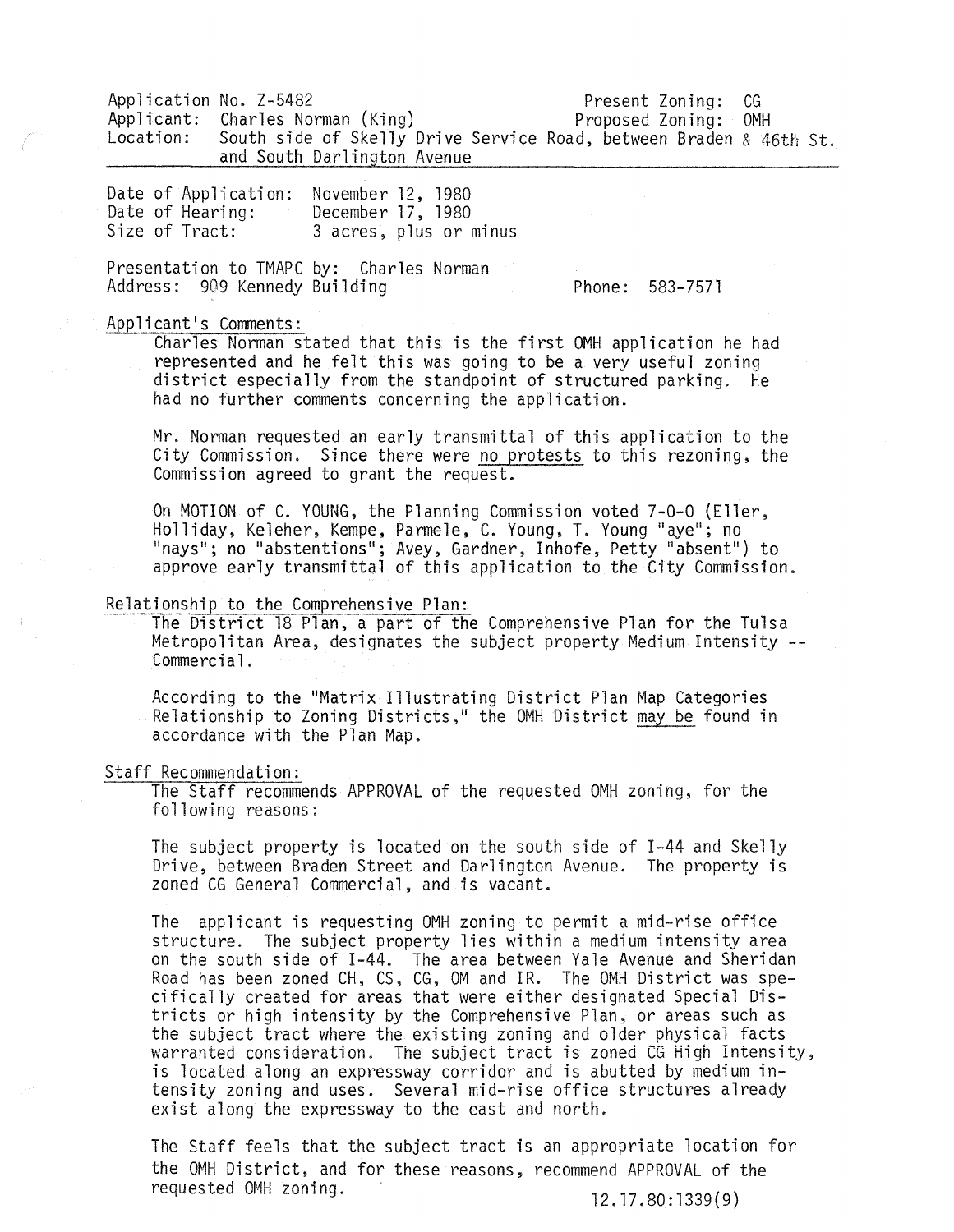## Z-5482 (continued)

TMAPC Action: 7 members present.

On MOTION of KEMPE, the Planning Commission voted 7-0-0 (Eller, Holliday, Keleher, Kempe, Parmele, C. Young, T. Young "aye"; no "nays"; no "abstentions"; Avey, Gardner, Inhofe, Petty "absent") to recommend to the Board of City Commissioners that the following described property be rezoned  $OMH:$ 

All of Block One (1) of ADMIRAL BENBOW ADDITION, an addition to the City of Tulsa, Tulsa County, State of Oklahoma, according to the recorded plat thereof, LESS AND EXCEPT that part of said Block One (1) of ADMIRAL BENBOW ADDITION, more particularly described by metes and bounds as  $f$ ollows, to-wit:

Beginning at the Northernmost corner of Block One (1) of Admiral Benbow Addition, said corner also being the Southwest corner of the intersection of the right-of-way lines of East Skelly Drive (I-44) and East 46th Street South; thence South 40<sup>0</sup>-51'-07" East along the Southerly right-of-way line of East 46th Street South a distance of 161.64' to the Southwest corner of the intersection of the rightof-way lines of East 46th Street South and South Darlington Avenue; thence South 49<sup>0</sup>-08-53" West along the West right-of-way line of South Darlington Avenue a distance of 9.60' to a point of curve to the left; thence along said curve to the left having a central angle of 49<sup>0</sup>-031-53" and a radius of 150' a distance of 128.45'; thence South 0 -05'-00" West a distance of 14.43 1 to a point of intersection of the West right-of-way line of South Darlington Avenue and the North line of the SW64 of Section 27, Township 19 North, Range 13 East; thence South O<sup>0</sup>-Ol'-54" East along said West right-of-way line<br>of South Darlington Avenue a distance of 22.12'; thence South 49<sup>0</sup>-08' of South Darlington Avenue a distance of 22.12'; thence South 49<sup>0</sup>-08'-<br>53" West and parallel to the Souther<u>l</u>y line of East Skelly Drive a distance of 159.77'; thence North 40<sup>0</sup>-51'-07" West and perpendicular to said Southerly right-of-way line a distance of 167.84' to a point of intersection with the North line of the SW/4 of Section 27, Township 19 North, Range 13 East; thence continuing North  $40^{\circ}$ -51'-07" West a distance of 73.16' to a point of intersection with the Southerly right-of-way line of East Skelly Drive  $(I-44)$ ; thence North 49<sup>0</sup>-08<sup>ï</sup>-53" East along said Southerly right-of-way line a distance of 306.60' to the POINT OF BEGINNING, and containing 65,600.798 square feet, or 1.506 acres, more or less.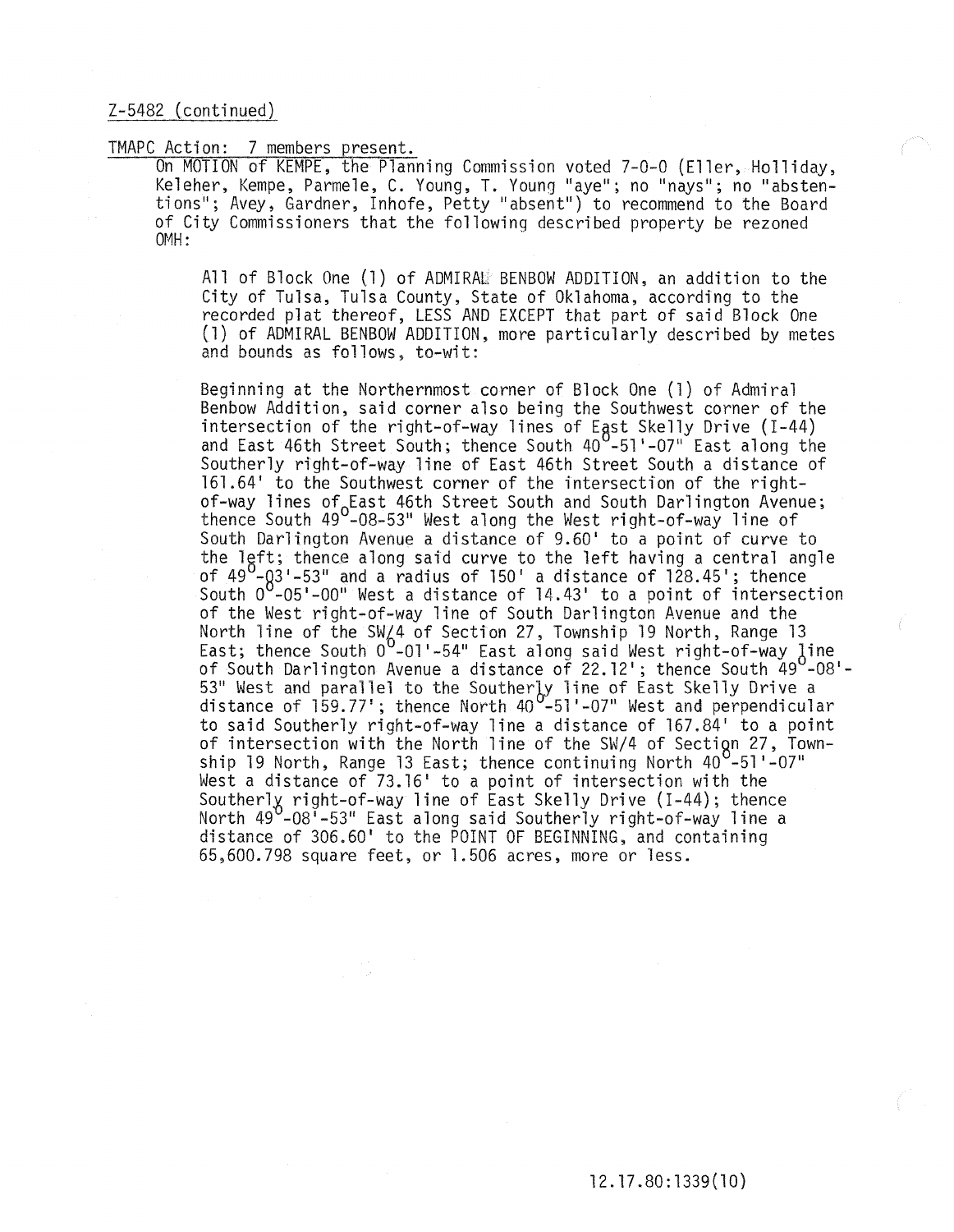Application No. Z-5483 Application No. 2-5483<br>Applicant: Sam Miller Reserved Benedicts and Proposed Zoning: OL Applicant: Sam Miller Location: South of the SE corner of 4th Street and Sheridan Road

Date of Application: November 12, 1980<br>Date of Hearing: December 17, 1980 December 17, 1980 Size of Tract: 60' x 125'

Presentation to TMAPC by: Sam Miller Address: 427 South Sheridan Road

Phone: Unknown

The applicant was present, but did not comment.

Protests: None.

Relationship to the Comprehensive Plan:

The District 5 Plan, a part of the Comprehensive Plan for the Tulsa Metropolitan Area, designates the subject property Low Intensity **--** No Specific Land Use.

According to the "Matrix Illustrating District Plan Map Categories Relationship to Zoning Districts," the OL District may be found in accordance with the Plan Map.

#### Staff Recommendation:

The Staff recommends APPROVAL of the requested OL zoning, for the following reasons:

The subject property is located on the east side of Sheridan Road, between 4th Street and 4th Place. The property is zoned RS-3, the applicant is requesting OL one-story professional office zoning to accommodate a real estate office.

The properties on either side of Sheridan Road, between 11th Street and Admiral are a mixture of commercial, office and residential zoning. In addition. there are several nonresidential uses within the RS-3 areas such as, churches and nurseries. In the development of the District 5 Comprehensive Plan, the remaining Sheridan frontage properties that were zoned in a residential category were recognized for low intensity uses. OL is one of the uses that is considered reasonable on these frontage properties.

For these reasons, the Staff recommends APPROVAL of the requested OL zoning.

#### TMAPC Action: 7 members present.

On MOTION of C. YOUNG, the Planning Commission voted 7-0-0 (Eller, Holliday, Keleher, Kempe, Parmele, C. Young, T. Young "aye"; no "nays"; no "abstentions"; Avey, Gardner, Inhofe, Petty "absent") to recommend to the Board of City Commissioners that the following described property be rezoned OL:

Lot 21, Block G, Crestview Estates Addition, to the City of Tulsa, Tulsa County, Oklahoma, according to the recorded plat thereof.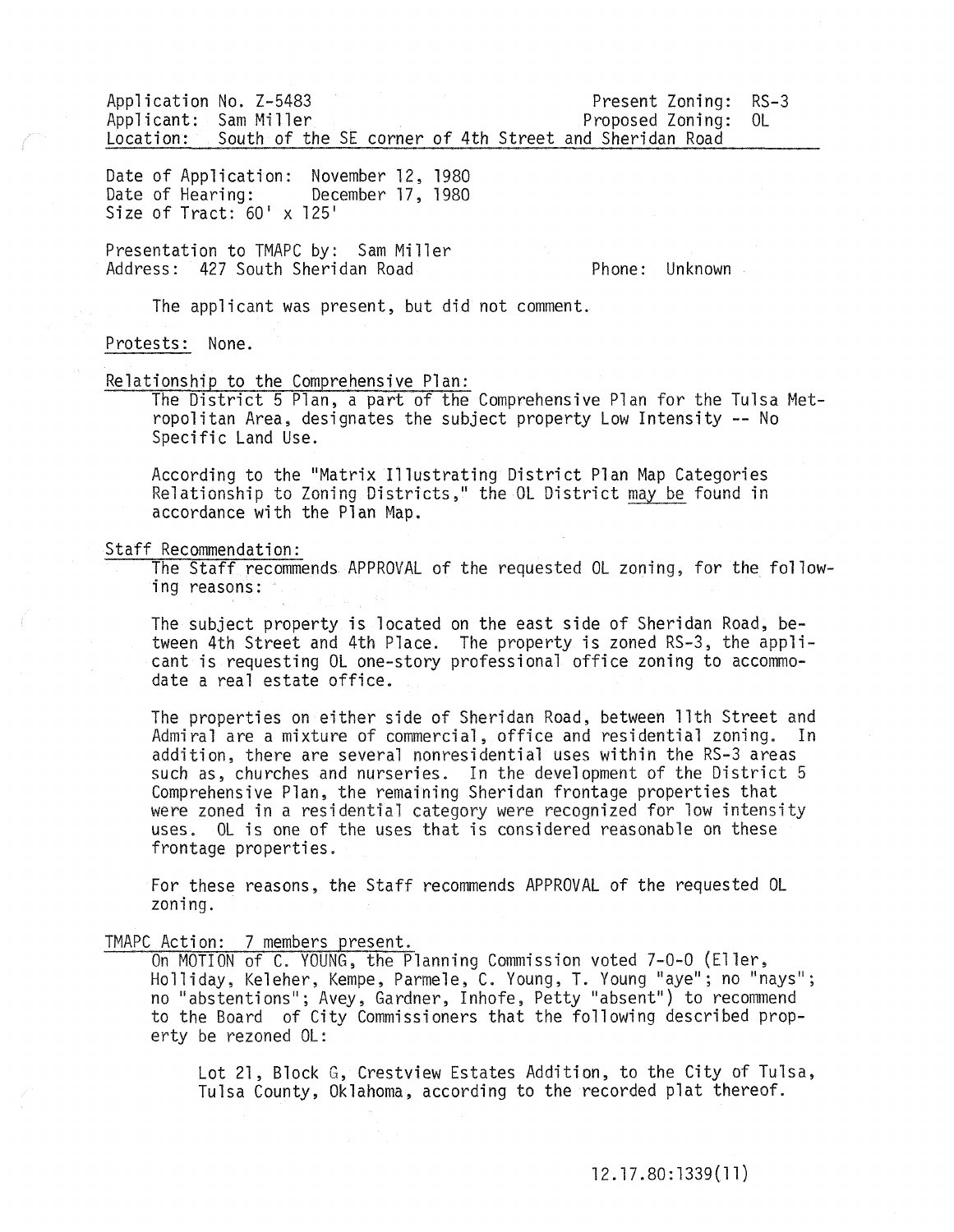PUD #250 John Moody (D & B Venture '77) Northeast and Northwest of East 81st<br>Street & 75th E. Avenue (RS-3) Street & 75th E. Avenue

A request for continuance to January 7, 1981, (Exhibit "C-1") was received from the applicant. The letter stated that the applicant met with the protestants to address some of their objections; however, they requested Mr. Moody ask for a continuance of the application to give them more time to meet with all of their members and to further negotiate on the rezoning.

Howard Hamilton and Mark Rieman advised that Mr. Moody spoke with several individuals and filed the request on their behalf; however, these people did not make up a representation as far as numbers of the individuals<br>living in the area. The protestants stated they would be in agreement with the continuance if it was extended to a later date. The Commission agreed to extend the requested continuance for two additional weeks,

On MOTION of C. YOUNG, the Planning Commission voted 7-0-0 (Eller, Holliday, Keleher, Kempe, Parmele, C. Young, T. Young "aye"; no "nays"; no "abstentions"; Avey, Gardner, Inhofe, Petty "absent") to continue PUD #250 to January 21, 1981, 1:30 p.m., Langenheim Auditorium, City Hall, Tulsa Civic Center.

#### SUBDIVISIONS:

The Tulsa Mountains (3002) West 29th Street North and North 68th West Avenue (AG) (City-Osage County)

The Staff presented the plat and advised that the Engineer, Ted Sack, was present. This plat had been scheduled for review by the Planning Commission on December 10, 1980, but covenants and arrangements for percolation tests had not been made at the time of the scheduled review so the plat and Health Department have agreed upon the procedures for submission of the necessary percolation tests. Preliminary approval is recommended, subject to the conditions.

On MOTION of KELEHER, the Planning Commission voted 7-0-0 (Eller, Holliday, Keleher, Kempe, Parmele, C. Young, T. Young "aye"; no "nays"; no "abstentions"; Avey, Gardner, Inhofe, Petty "absent") to grant approval of the preliminary plat of The Tulsa Mountains, subject to the following condi tions:

- 1. Drainage plans shall be approved by the City Engineer, including storm drainage and/or detention design, if required, and Earth<br>Change Permit where applicable, subject to criteria approved by the City Commission. (Due to rural nature and large size of tracts some drainage standards may need to be waived, but this will be subject to agreement between applicant and the City Engineer.)
- 2. Utility easements shall meet the approval of utilities. Show additional easements as needed.
- 3. The method of sewage disposal and plans therefore, shall be approved by the Tulsa City-County Health Department.
- 4. The owner or owners shall provide the following information on sewage disposal system if it is to be privately operated on each lot: type, size and general location. (This information to be included in covenants.) (Health Department) 12.17.80:1339(12)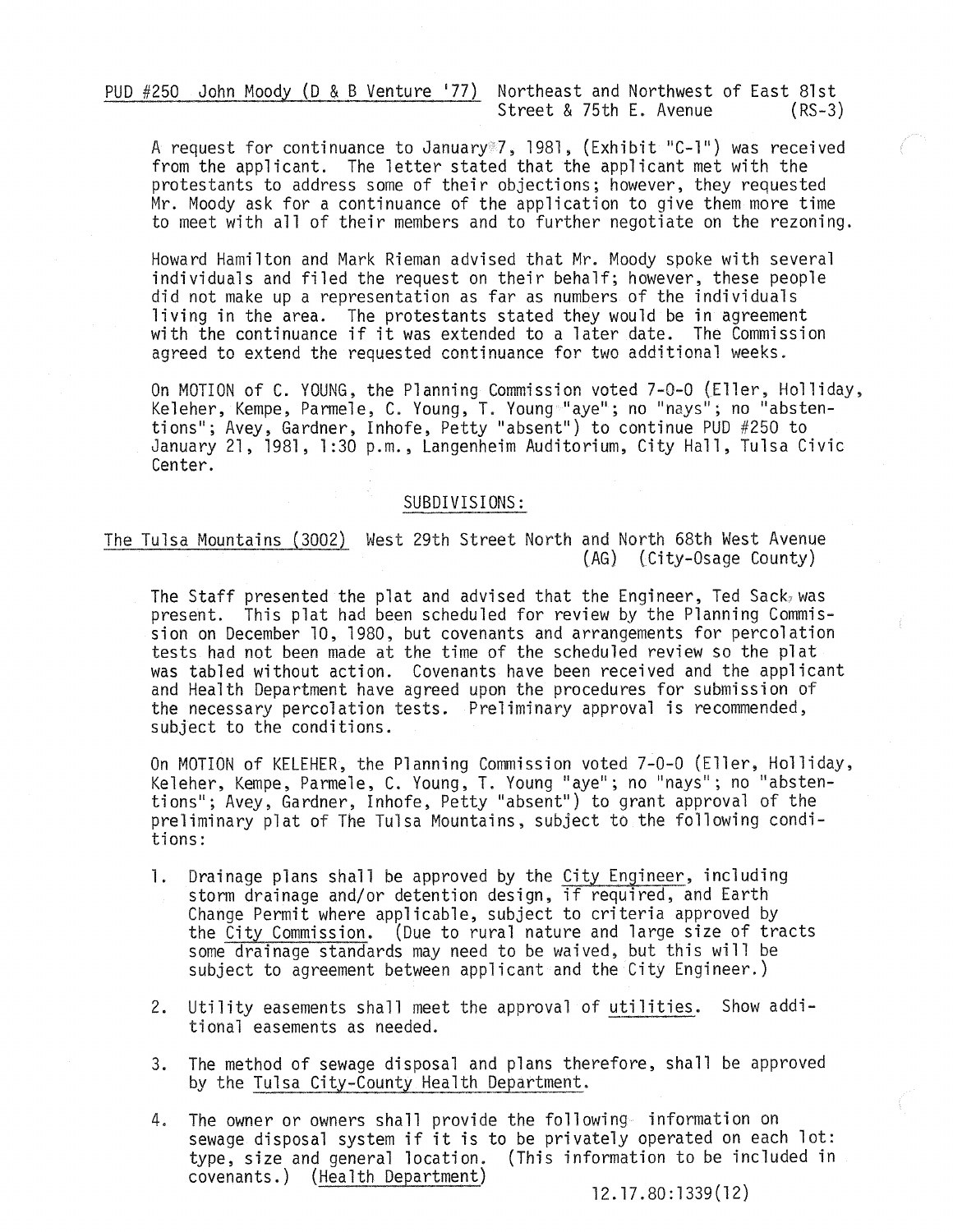## The Tulsa Mountains (continued)

- 5. The method of water supply and plans therefore, shall be approved by the Tulsa CitY-County Health Department.
- 6. A Corporation Commission letter (or certificate of nondevelopment) shall be submitted concerning any oil and/or gas wells before plat is released. (A building line shall be shown on plat on any wells not officially plugged.) (In Osage County information furnished by the B.I.A. will be acceptable.)
- 7. A "Letter of Assurance" regarding installation of improvements shall be submitted prior to release of final plat. (Including documents required under Section 3.6 (5) of the Subdivision Regulations.)
- 8. All other Subdivision Regulations shall be met prior to release of final plat.

Sans Souci Office Park (182) 68th Street and South Peoria Avenue (CH, CS)

Dowell Research Center (2804) NE corner of 51st Street and 129th East Ave.  $(IR)$ 

The Staff advised that all letters were in the file and thev would recommend final approval and release of these items.

On MOTION of C. YOUNG, the Planning Commission voted 7-0-0 (Eller, Holliday, Keleher, Kempe, Parmele, C. Young, T. Young "aye"; no "nays"; no "abstentions"; Avey, Gardner, Inhofe, Petty "absent") to grant final approval and release of Sans Souci Office Park and Dowell Research Center.

#### WAIVER OF PLAT:

Z-5264 Jerry Cantrell (1293) North side of 21st Street, East of Memorial Dr. (OL, RS-2)

The Staff made the following report:

This is a request to waive replat on the west  $322.5'$  of the south 293' of the E/2 of Block 9, 0% Connor Park. The original zoning application was approved with the north-half of the application being rezoned to RS-2 and the south-half to an OL classification, This request only involves the OL portion, leaving the remainder still subject to platting, if the plat is waived on this part. An additional 10' of right-of-way will be needed to meet the Major Street Plan on 21st Street. Easements may be required, subject to review of the utilities. The Staff notes that with the additional 10 1 of dedication, the parking spaces will need to be moved back off the right-of-way. Drainage plans will be required by the City Engineer in the permit process.

Due to the number of requirements, the applicant may wish to replat. However, the listed conditions would apply if plat is waived.

The Technical Advisory Committee and Staff recommended approval of the Waiver of Plat on Z-5264, subject to the conditions.

Mr. Gardner advised that this request was continued from the last meeting to allow time to consult with the applicant concerning the number of

12.17.80:1339(13)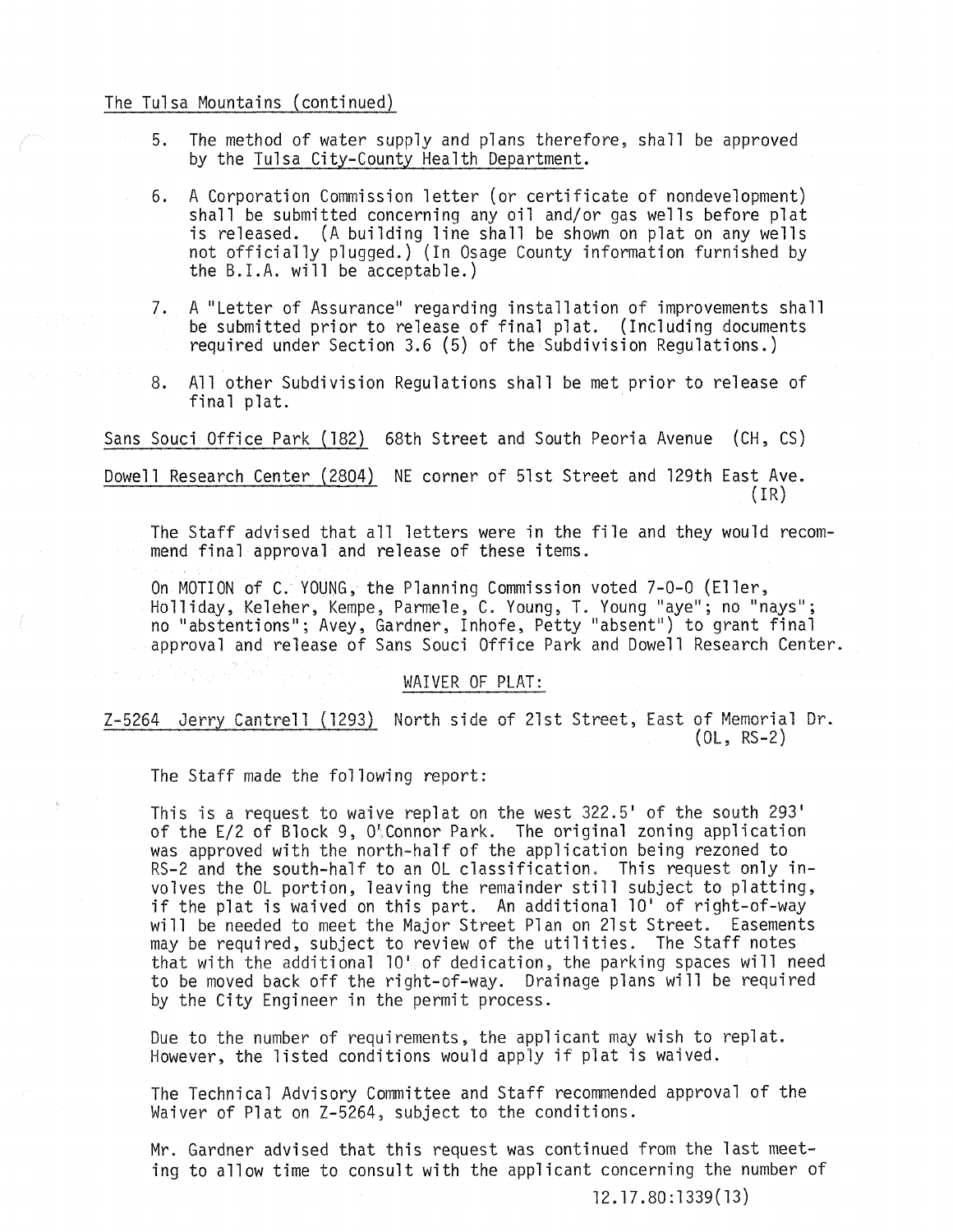conditions imposed on the waiver. The applicant was contacted and was in agreement with the listed conditions.

On MOTION of C. YOUNG, the Planning Commission voted 7-0-0 (Eller, Holliday, Keleher, Kempe, Parmele, C. Young, T. Young "aye"; no "nays"; no "abstentions"; Avey, Gardner, Inhofe, Petty "absent") to approve the waiver of plat on Z-5264, subject to the following conditions:

- (a) Dedication of 10' on 21st to meet the Major Street Plan (entire 322' tract).
- (b) Sanitary sewer extensions.
- $(c)$  Utility easements, on west, north and east  $(17\frac{1}{2})$ .
- (d) Redesign of parking lot to account for dedicated 10' strip on 21st. Also, Traffic Engineer advised to keep access away from the west property line.
- (e) Drainage plans, including detention. (Storm water to run off to 21st Street.)
- (f) Review of plot plan on east-half of lot as submitted.

## EXTENSION OF PLAT APPROVAL:

Thousand Oaks (1683) 91st Street and South Quebec Avenue (RS-2)

The Staff recommended a six month extension of approval for the plat of Thousand Oaks.

On MOTION of C. YOUNG, the Planning Commission voted 7-0-0 (Eller, Holliday, Keleher, Kempe, Parmele, C. Young, T. Young "aye"; no "nays"; no "abstentions"; Avey, Gardner, Inhofe, Petty "absent") to grant an extension of the Plat of Thousand Oaks to July 1, 1981.

#### OTHER BUSINESS:

PUD #232 Paul Gunderson NW corner of Pine Street and Union Avenue

The Staff recommended this item be tabled.

The Chair, without objection, tabled PUD 232.

There being no further business, the Chair adjourned the meeting at 2:15 p.m.

ther business,

ATTEST:<br>Cherry Kempe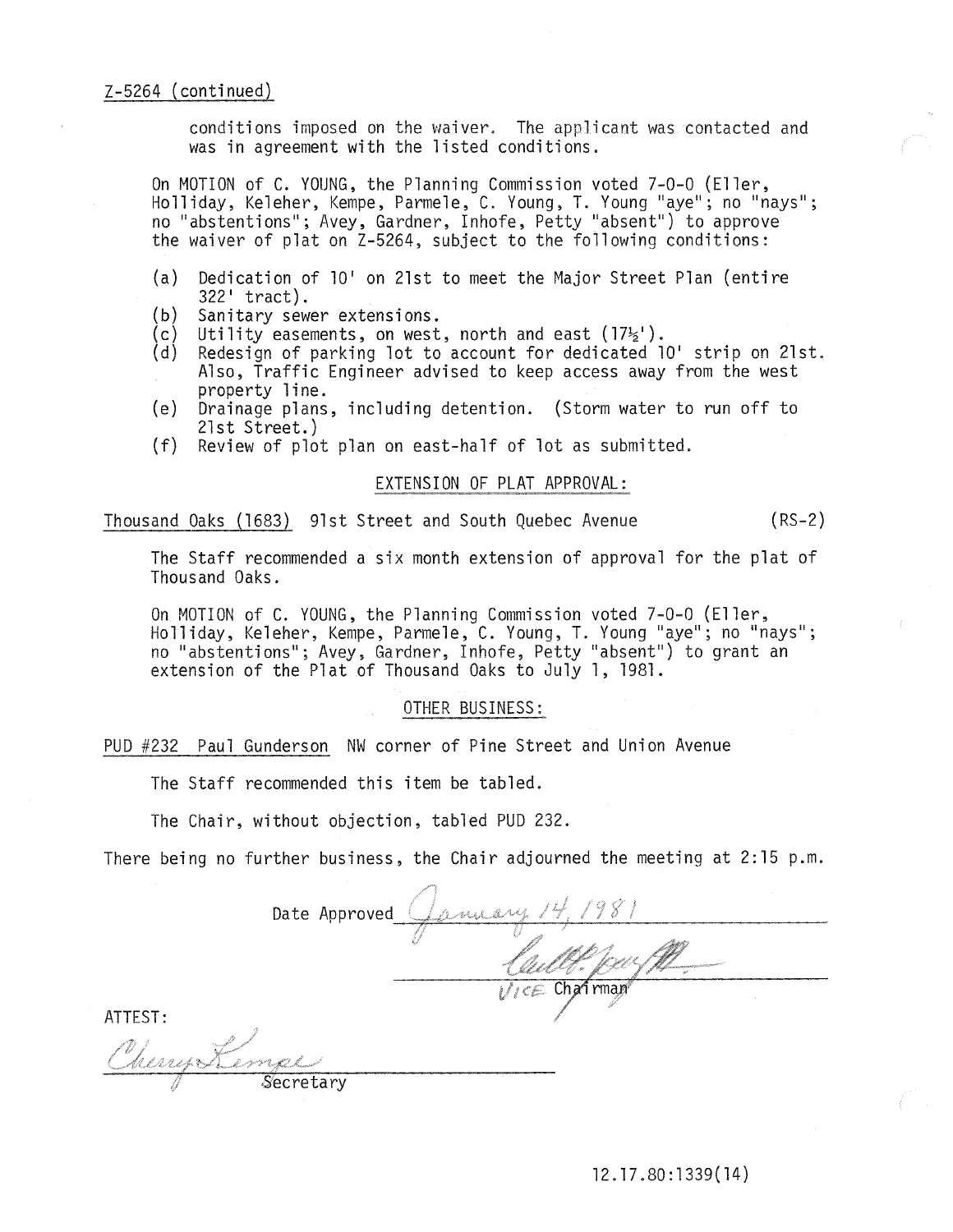## *TULSA METROPOLITAN AREA PLANNING COMMISSION*

*Claims: 1980-1981* 

| Account       | Claim  |                                  |                 |
|---------------|--------|----------------------------------|-----------------|
| <i>Number</i> | Number | Vendor                           | Amount          |
|               |        |                                  |                 |
| 7152          | 13026  | American Planning Association    | $5 \quad 34.95$ |
| <i>8140</i>   | 13027  | Underwood and Beaubien, CPA Firm | 2,000.00        |

*'I'his is* to *certify that the above claims are true, just and correct* to *the best of our knowledge.* 

Papett TMAPC Fisca

TMAPC<sup>V</sup>ASSistant Director

*TMAPC: Agenda December* 17, *1980 Meeting No. 1339*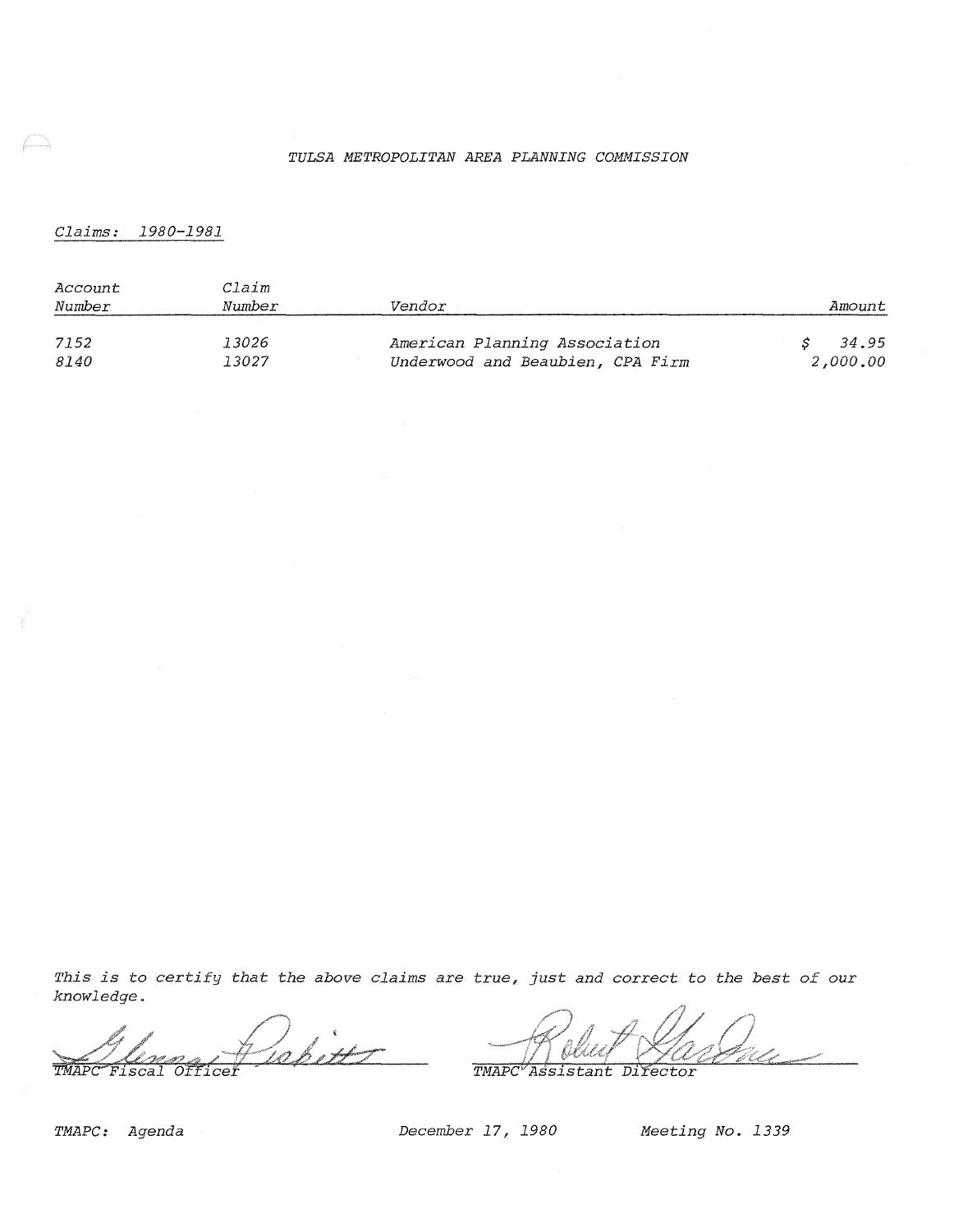$\int_0^\infty \mathrm{d}x$